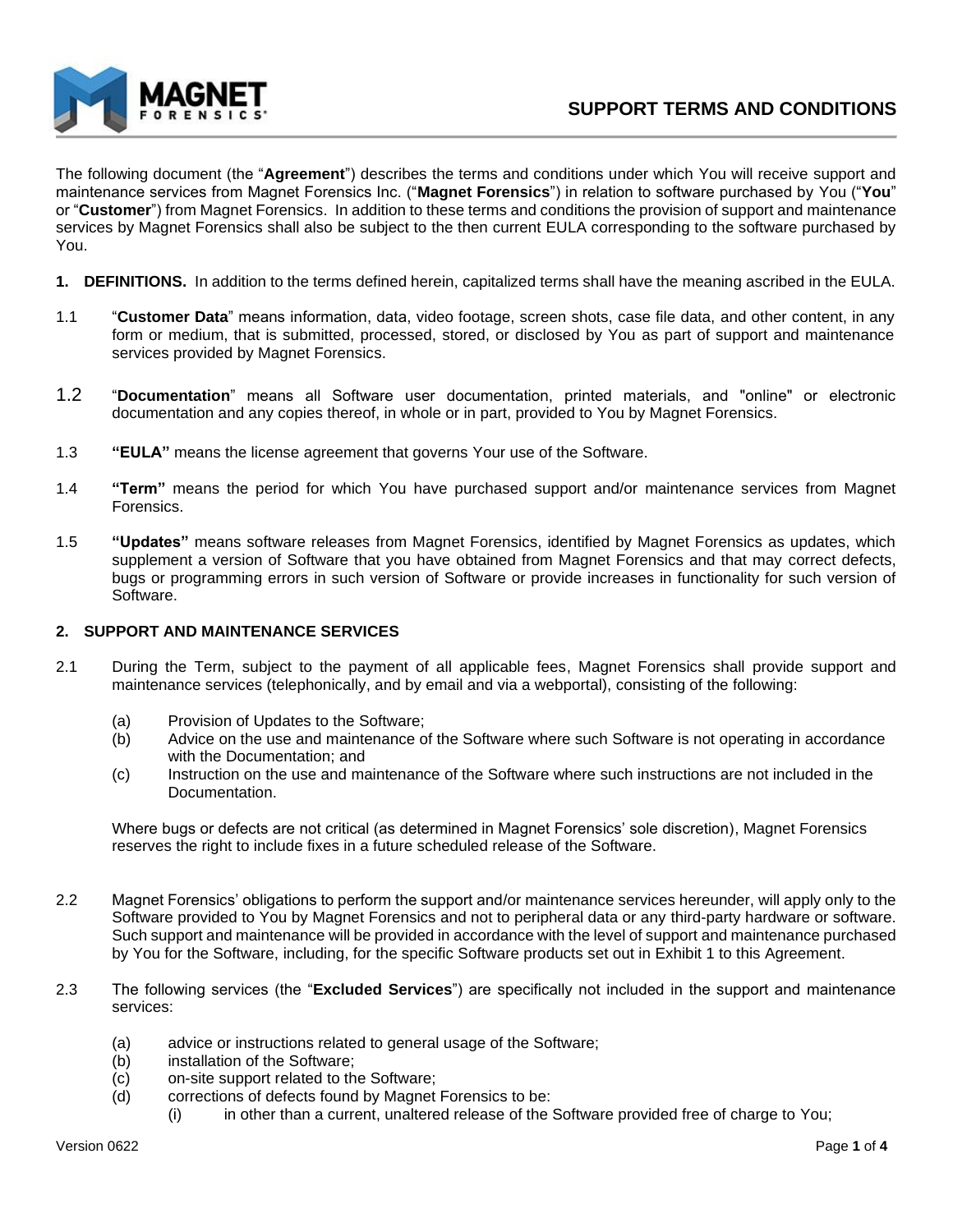

- (ii) caused by Your negligence or that of a third party (other than a third party working on Magnet Forensics' behalf), or modifications made to the Software by You or by any third-party other than a third party working on Magnet Forensics' behalf;
- (iii) arise from use or interoperability of the Software in combination with hardware or software not specifically approved by Magnet Forensics;
- (iv) caused by normal wear and tear;
- (v) caused by improper or unauthorized use of the Software;
- (vi) caused by use of the Software in a manner contrary to, or otherwise not in accordance with the Documentation, guidelines or instructions provided by Magnet Forensics in relation to the Software;
- (vii) due to external causes such as, but not limited to, power failure or electrical power surges; or
- (viii) defects which do not prevent the Software from operating in accordance with the Documentation.

In the event that You wish Magnet Forensics to perform any Excluded Service, such Excluded Service must be pursuant to a separate, mutually agreed upon written agreement between You and Magnet Forensics.

## **3. TRANSMISSION OF DATA**

- 3.1.You (and not Magnet Forensics) shall be solely liable in connection with the disclosure, storage, processing, and transfer of Customer Data in connection with support and maintenance services, including, without limitation, compliance with all applicable laws. You shall not knowingly disclose or transfer content that exploits, abuses, or relates to the exploitation or abuse of children, including but not limited to images or depictions of child abuse or sexual abuse, or content that presents children in a sexual manner (collectively, "**Child Sexual Abuse Material**" or "**CSAM**") when seeking support and maintenance services from Magnet Forensics. Magnet Forensics shall process and store any received data and information in accordance with the Magnet Forensics Privacy Policy available at<https://www.magnetforensics.com/legal/> .
- 3.2. In some instances, Magnet Forensics may agree to provide remote support and maintenance services to You on an "AS IS" basis. For certainty, You are solely responsible for implementing safeguards to protect the security of Your systems, equipment, and Customer Data when seeking support and maintenance services remotely from Magnet Forensics. Magnet Forensics does not guarantee data backups of any Customer Data and You alone are responsible to restore Your systems, and equipment following performance of support and maintenance services by Magnet Forensics. You acknowledge and understand that Customer Data may be accessed by unauthorized persons when communicated across the internet, network communications facilities, telephone, or other electronic means. Magnet Forensics is not responsible for any Customer Data that may be accessed by a third-party provider and/or delayed, lost, altered, intercepted, or stored during transmission across public networks.

## **4. GENERAL**

4.1. All terms and conditions of the EULA shall, unless expressly in conflict with the terms and conditions of this Agreement, apply, and are hereby incorporated herein by this reference. Where such a conflict exists, the terms and conditions of this Agreement shall govern.

## EXHIBIT FOLLOWS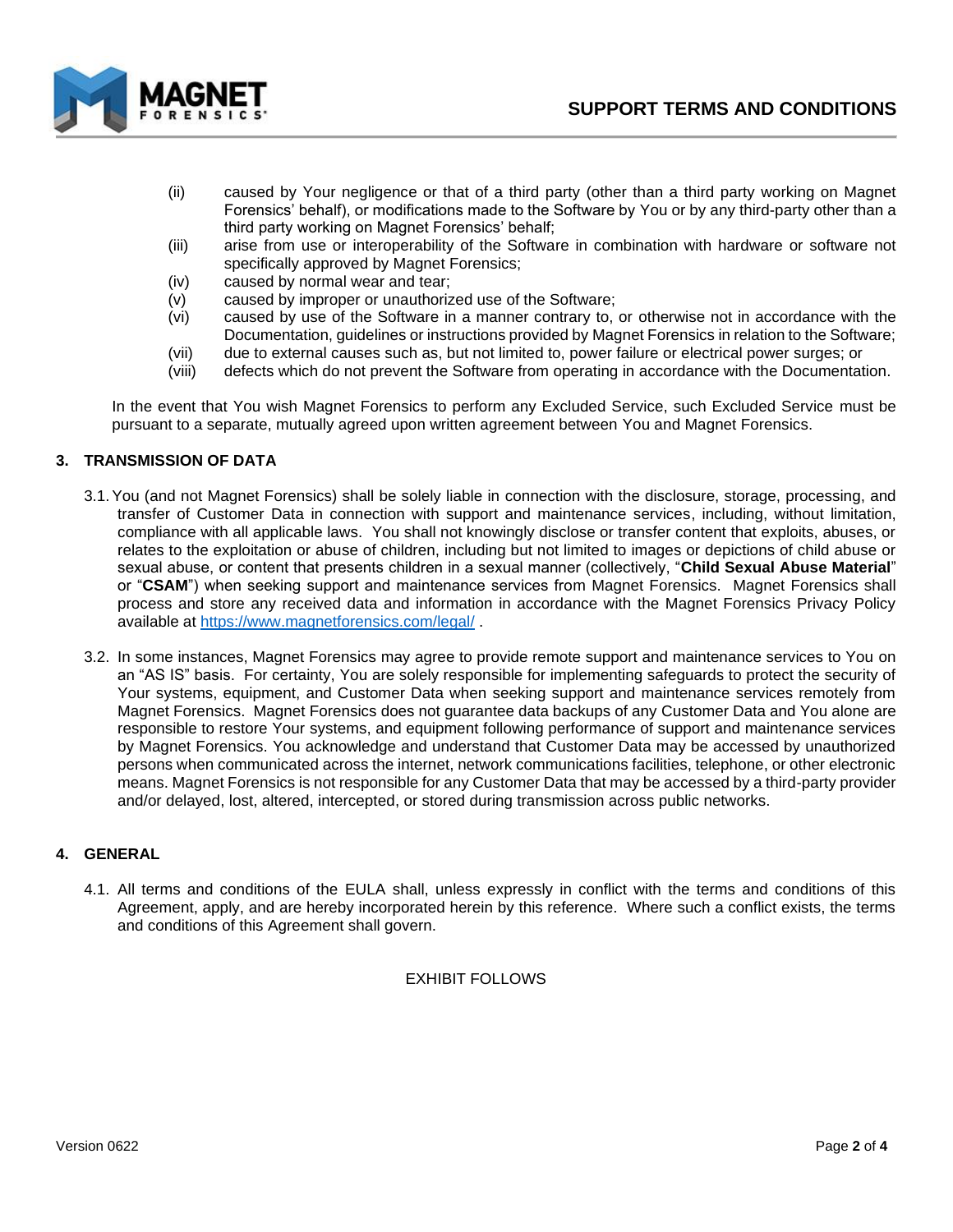

EXHIBIT 1

| <b>SUPPORT PACKAGES for</b>             |
|-----------------------------------------|
| <b>Magnet AXIOM, Magnet AXIOM CYBER</b> |
| Magnet DVR Examiner*, Magnet IGNITE***  |



|                                                                                                         | <b>ESSENTIAL SUPPORT</b>                                                | <b>PREMIUM SUPPORT</b>                                                                                                                                                |
|---------------------------------------------------------------------------------------------------------|-------------------------------------------------------------------------|-----------------------------------------------------------------------------------------------------------------------------------------------------------------------|
| <b>Product updates</b><br>In-product and portal access to latest<br>software version and release notes. | Included                                                                | Included                                                                                                                                                              |
| Self-help<br>24x7 portal access to ticketing<br>system, product documentation, and<br>knowledge base.   | Included                                                                | Included                                                                                                                                                              |
| Support hours for all cases                                                                             | Monday - Friday**<br>8:30am - 5:30pm Eastern<br>8:30am - 5:30pm Pacific | Monday - Friday**<br>9:00am - 5:00pm GMT<br>8:30am - 5:30pm Eastern<br>8:30am - 5:30pm Pacific                                                                        |
| Authorized support contacts                                                                             | 1 named contact                                                         | 5 named contacts                                                                                                                                                      |
| Web and email case submissions                                                                          | Unlimited                                                               | Unlimited                                                                                                                                                             |
| Phone case submissions                                                                                  | 5 cases/year                                                            | Unlimited                                                                                                                                                             |
| Accelerated response times and<br>touchpoints<br>(based on posted Support hours)                        | n/a                                                                     | S1: First response within 4 hours;<br>daily updates<br>S2: First response within 8 hours;<br>weekly updates<br>S3: First response within 24 hours;<br>monthly updates |
| Escalations                                                                                             | n/a                                                                     | S1 tickets handled across key time<br>zones until resolution                                                                                                          |
| Activity review                                                                                         | n/a                                                                     | SLA management and quarterly<br>support case review via email<br>Email notifications when a reported<br>bug or feature gets implemented                               |

\* Premium Support not available; Support hours 8am-5pm MT

\*\*Except statutory or national holidays

\*\*\*9:00 am – 5:00pm Eastern only; no premium support available

**S1 (Severity 1)**: Critical impact to business operations, as set by Magnet Forensics

**S2 (Severity 2)**: Moderate impact to business operations, as set by Magnet Forensics

**S3 (Severity 3)**: Minimal impact to business operations, as set by Magnet Forensics